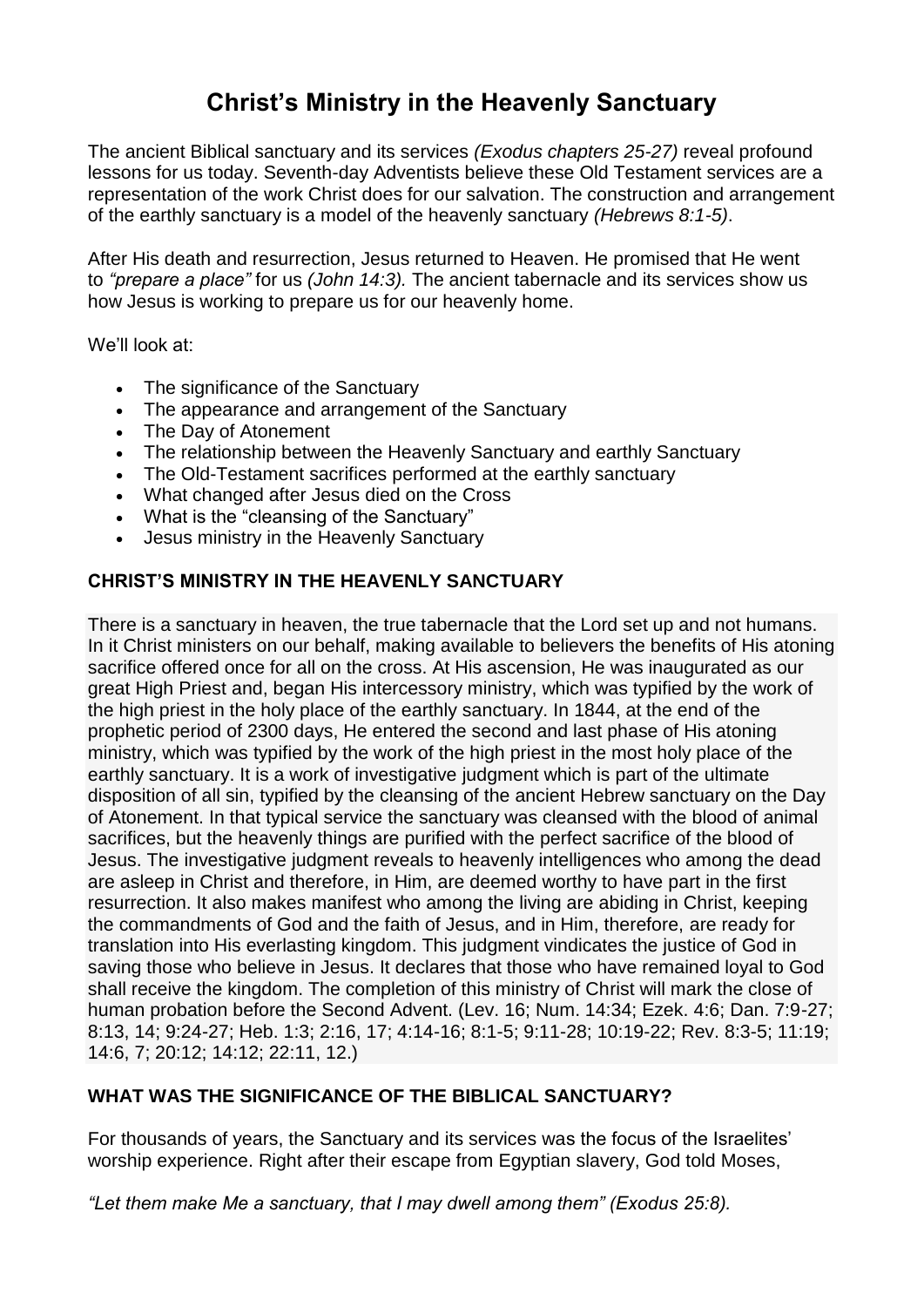At this sanctuary, there were morning and evening sacrifices *(Numbers 28:4)*.

The sanctuary was the center of the yearly feasts *(Leviticus 23)*.

All were invited to come and offer personal sacrifices for their sin *(Leviticus 4)*. Each service reminded the people of a coming Redeemer.

This sanctuary, or the tabernacle, was their "church" in the desert during their journey from Egypt to Canaan. God had a very specific plan for the building.

*"According to all that I show you, that is, the pattern of the tabernacle and the pattern of all its furnishings, just so you shall make it," (Exodus 25:9).*

Once they settled, they built a permanent structure. King Solomon built the first stately temple.

*"I propose to build a house for the name of the Lord my God," (1 Kings 5:5)*.

## **IS THERE A SANCTUARY IN HEAVEN?**

Yes. The earthly sanctuary was made like the heavenly sanctuary. The Bible tells us that this heavenly sanctuary is one that *"the Lord pitched, and not man" (Hebrews 8:2).*

The earthly sanctuary was a *"copy and shadow of the heavenly things" (Hebrews 8:5).* It was modeled after the heavenly sanctuary, which was shown to Moses, so we could learn about what happens in Heaven*.*

*"For Christ has entered, not into holy places made with hands, which are copies of true things, but into heaven itself, now to appear in the presence of God on our behalf" (Hebrews 9:24).*

The earthly sanctuary service symbolizes the ministry of Jesus in the heavenly Sanctuary. And the various elements pointed forward to the amazing gift of Jesus Christ.

### **WHAT DID THE EARTHLY SANCTUARY LOOK LIKE?**

In your mind's eye, walk to the entrance of the ancient Hebrew sanctuary. This tour is guided by the descriptions we find in Exodus chapters 25-27.

A fence separates the Sanctuary from the rest of the camp. Walk through the open gate and come into the **courtyard**. Every article of furniture, every service, every detail about the Sanctuary, bears symbolism of Jesus' ministry for us, for He is *"the way, the truth and the life" (John 14:6).*

The first thing you notice in the courtyard is the **Altar of Burnt Offering.** This is where the morning and evening sacrifice is offered. This is the place you bring a lamb and sacrifice it for your sins.

All these sacrifices point forward to Jesus, the perfect Lamb.

This symbolism is reinforced in the New Testament, when John the Baptist saw Jesus and said, *"Behold! The Lamb of God who takes away the sin of the world!" (John 1:29).*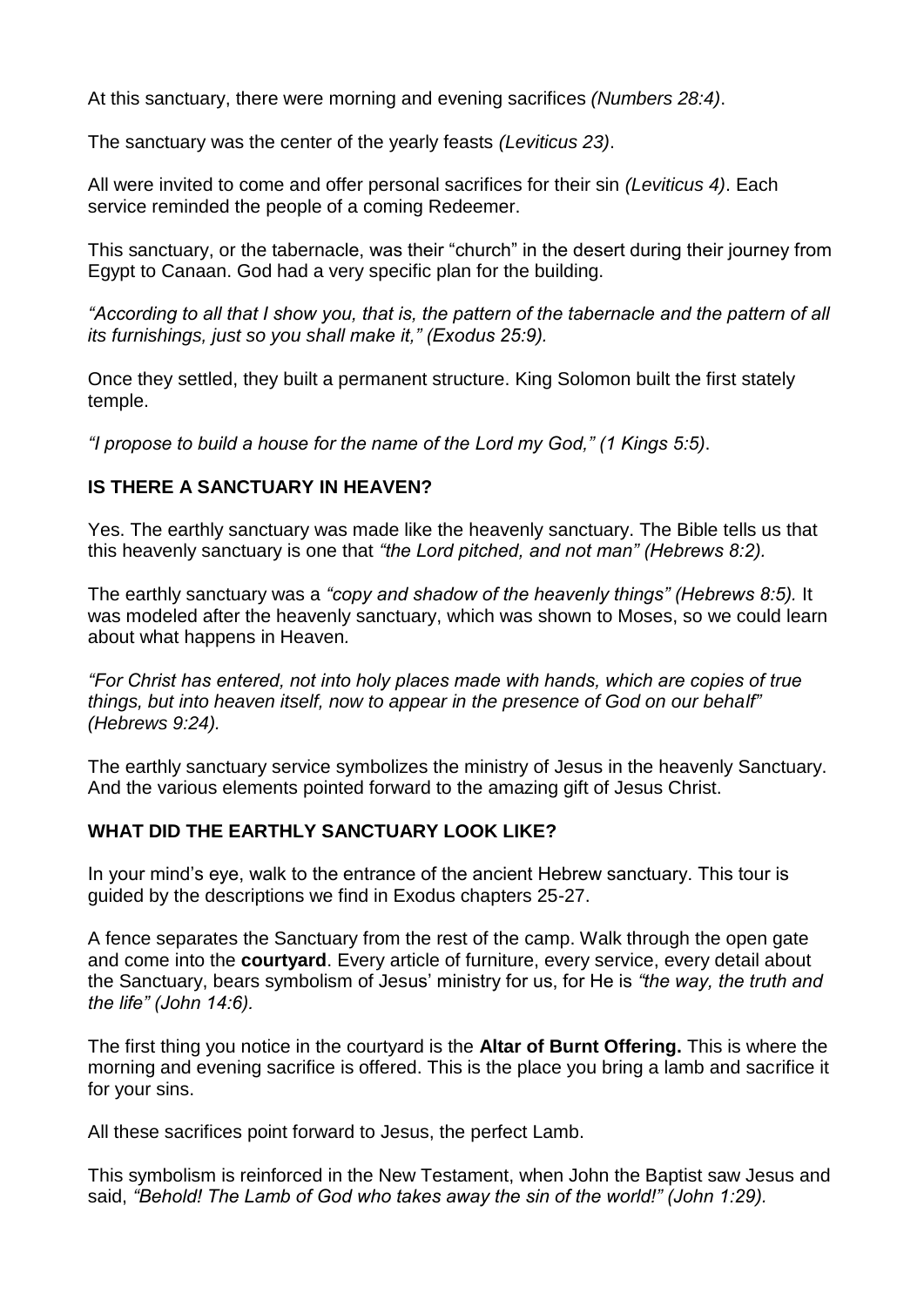In Christ's redeeming ministry, He offers His blood for our forgiveness and cleansing.

If you look a little further in the courtyard, you'll see the **Laver**. This is a huge basin of water, used for the cleansing and purification of the priests.

Throughout the Bible, water is used as a symbol for life and for purity. Jesus offers a *"fountain of water springing up into everlasting life" (John 4:14),* and He promises, *"He who believes in Me shall never thirst" (John 6:35).*

Jesus' ministry offers us cleansing, healing, and hope through the waters of baptism. Just like the psalmist prayed, *"Wash me thoroughly from my iniquity, and cleanse me from my sin"* (Psalm 51:2).

Next you will see a curtain-covered building. This is the two-compartment sanctuary, the **Holy Place** and the **Most Holy Place.** If the veil could be pulled aside, you would see the inside. This is a place that only priests can enter.

In the Holy Place,here are three pieces of furniture. The **Table of Shewbread** had two stacks of bread, with six loaves in each stack. This bread was made new each week.

*"I am the bread of life,"* Jesus told His disciples. *"He who comes to Me shall never hunger" (John 6:35).*

Christ's ministry gives us the "bread of life" through His Word.

*"Man shall not live by bread alone, but by every word that proceeds from the mouth of God" (Matthew 4:4).*

The second piece of furniture is the **Golden Candlestick.** There are seven lights on this candlestick, which are always filled with oil for burning.

*"I am the light of the world,"* Jesus declared. *"He who follows Me shall not walk in darkness" (John 8:12).*

Jesus promises to guide us in His ways. His ministry brings joy and hope to us, and His light can shine through us to give light to others.

*"Let your light so shine before men, that they may see your good works and glorify your Father in heaven" (Matthew 5:16).*

The **Altar of Incense** is close to the veil which separates this room from the Most Holy Place. Incense is burned on this altar and it fills the sanctuary with fragrance.

*"Let my prayer be set before You as incense," (Psalm 141:2)* prays David the psalmist.

As our prayers rise to heaven, Jesus hears them and relays them to the Father, interceding for us (Hebrews 7:25)*.*

Christ's ministry enlightens our understanding as we talk with Him through prayer. We can have faith that He hears the prayers of our hearts and tends to them.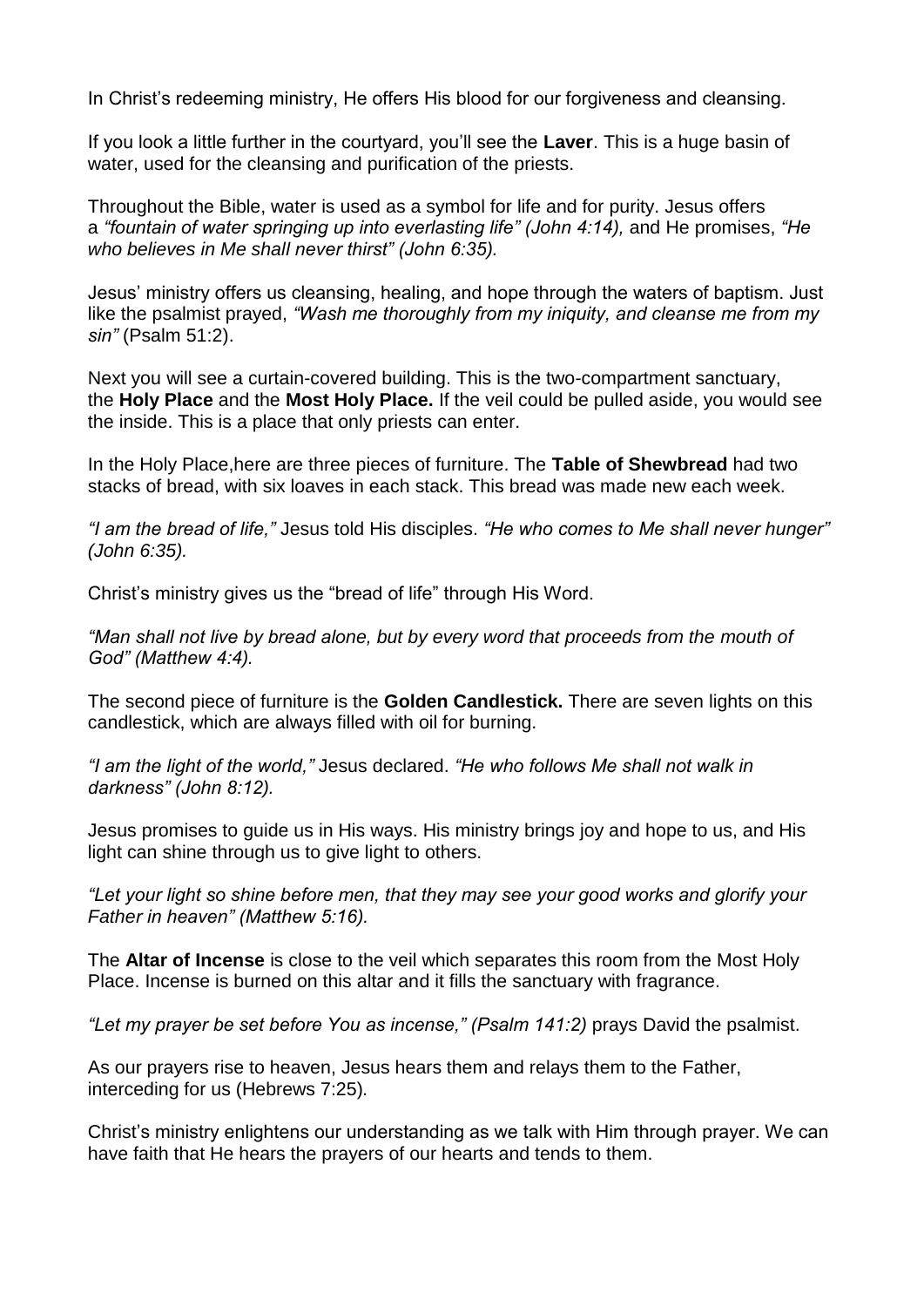Stepping through the veil, you would find yourself in the most sacred part of the tabernacle: the **Most Holy Place**. There is only one piece of furniture in this small room: the **Ark of the Covenant,** or the ark of Testimony. The first thing to catch your eye will likely be the two angels of gold on top of it, looking down from either side of the ark. Their wings spread over this sacred box.

Inside the ark are two **tablets of stone** containing God's law, or the Ten Commandments. The law shows us God's will and helps us to realize how much we need Him*.*

*"The law of the Lord is perfect, converting the soul. … The commandment of the Lord is pure, enlightening the eyes" (Psalm 19:7, 8).*

Jesus' ministry in the heavenly Sanctuary gives us wisdom to see why humanity needs a foundational law that tells us what is right and what is wrong.

Inside the ark is a **pot of manna**, the food God rained down from Heaven to feed the Israelites in the wilderness. This is a reminder of how God promises to take care of us, even when our situations seem impossible.

*"My God shall supply all your needs according to His riches in glory by Christ Jesus" (Philippians 4:19).*

In the ark is **Aaron's rod** that miraculously flowered when the tribes questioned who God had chosen to work for Him as priests (Numbers 17:8-10). We can think of this whenever we question who is on our side. We can also remember the words of David: *"The Lord is on my side; I will not fear. What can man do to me?" (Psalm 118:6).*

God promised that the Ark of the Covenant was where His presence would be. *"And there I will meet with you,"* God told Moses. *"And I will speak with you from above the mercy seat, from between the two cherubim which are on the ark of the Testimony" (Exodus 25:22).*

Only the High Priest could come into the Most Holy Place where God's presence was. This happened once each year, on the Day of Atonement.

### **WHAT WAS THE DAY OF ATONEMENT?**

The Day of Atonement was a special occasion *to "make atonement for the Holy Sanctuary" (Leviticus 16:33).*

All year long, the sins of the people were symbolically transferred to the sanctuary through the blood of animals.

By means of blood manipulation the sins of God's people contaminated tabernacle.

All year long, this sin-filled blood polluted the tabernacle.

But on the Day of Atonement, these sins were cleaned out of the sanctuary.

On this day, two goats were chosen for a special work. The first goat was offered as a sacrifice. No sins were confessed over this animal. His blood was used for cleansing.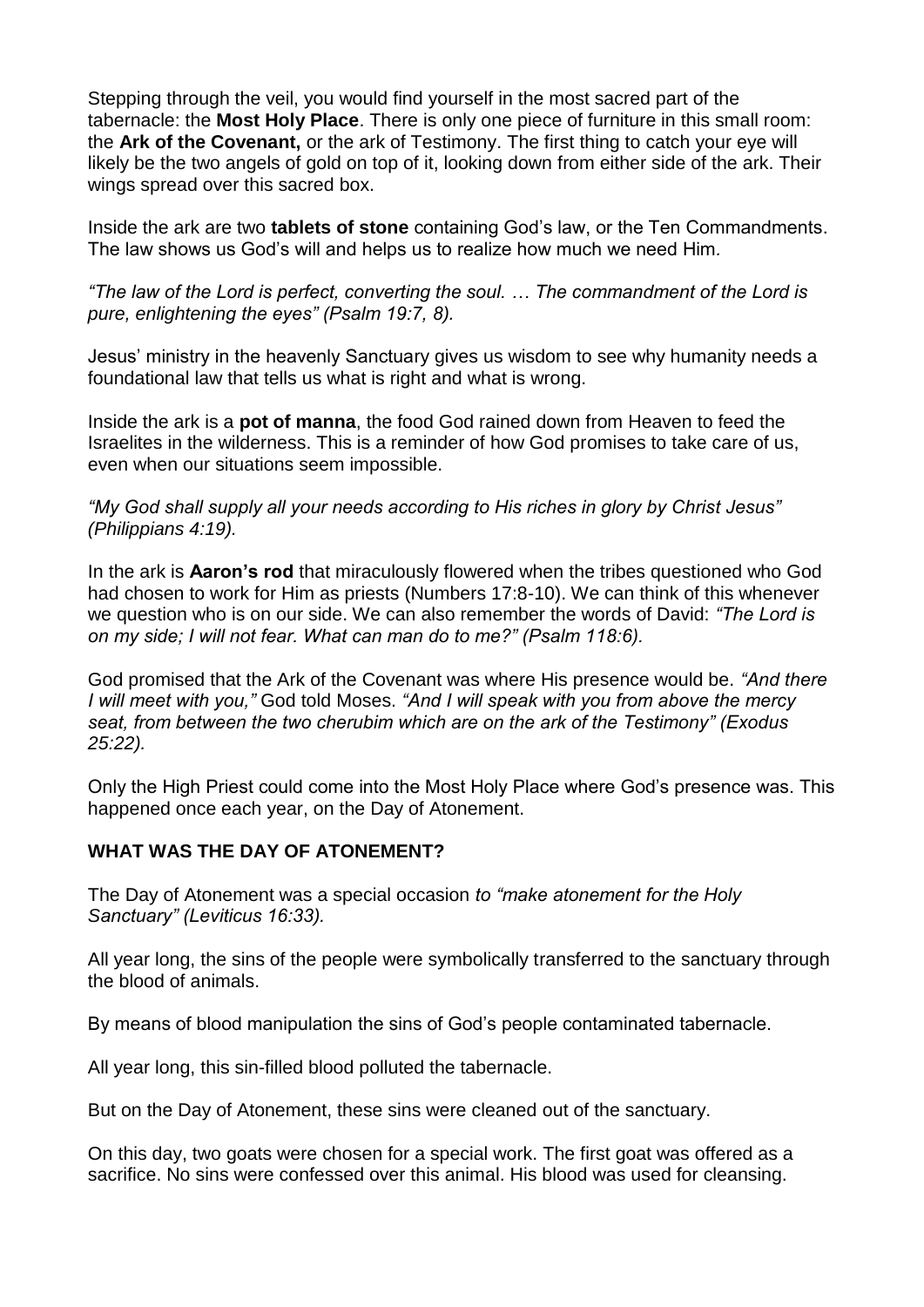*"Then he shall kill the goat of the sin offering, which is for the people, bring its blood inside the veil, … and sprinkle it on the mercy seat and before the mercy seat" (Leviticus 16:15).*

The High Priest brought this blood into the Most Holy Place.

*"He shall make atonement for the Holy Place, because of the uncleanness of the children of Israel, and because of their transgressions, for all their sins" (Leviticus 16:16, NKJV).*

Before the High Priest did this, there was time for the congregation to think about their lives and express to God that they were sorry for their sins.

*"It is a sabbath of solemn rest for you, and you shall afflict your souls" (Leviticus 16:31).*

It was important that they confessed their sins so that they could stay in tune with God and not be attached to their sin anymore.

The High Priest asked God to forgive all the combined sins that had been transferred to the sanctuary. While he was interceding in the Most Holy Place, the congregation fasted and prayed. It was a solemn day.

*"On that day the priest shall make atonement for you, to cleanse you, that you may be clean from all your sins before the Lord" (Leviticus 16:30).*

Next is where the second goat came into play as the "**scapegoat**."

When the High Priest came out of the sanctuary, he symbolically carried all the sins that had been confessed during the past year of temple services. He went directly to the scapegoat and symbolically transferred those sins to this animal.

*"He shall lay both his hands on the head of the live goat, confess over it all the iniquities of the children of Israel, and all their transgressions" (Leviticus 16:21).*

Then this scapegoat was led out into the wilderness. Since it bore the sins of the congregation, it was separated from the congregation.

Sin causes separation.

*"Your iniquities have separated you from your God," (Isaiah 59:2)*.

God's purpose in the plan of salvation is to remove the separation between our hearts and His love. His ultimate plan is to restore us to communion with Him. He looks forward to the day when we won't be separated anymore and He will take us to live with Him in Heaven.

# **TODAY, ANIMAL SACRIFICES ARE NO LONGER NECESSARY**

When Jesus Christ came to earth, He put an end to the need for animal sacrifices. They symbolized the death of Jesus, taking on the consequences of sin for us and allowing us to be redeemed, should we so choose.

So after He died for us on the Cross, *"We have been sanctified through the offering of the body of Jesus Christ once for all" (Hebrews 10:10).*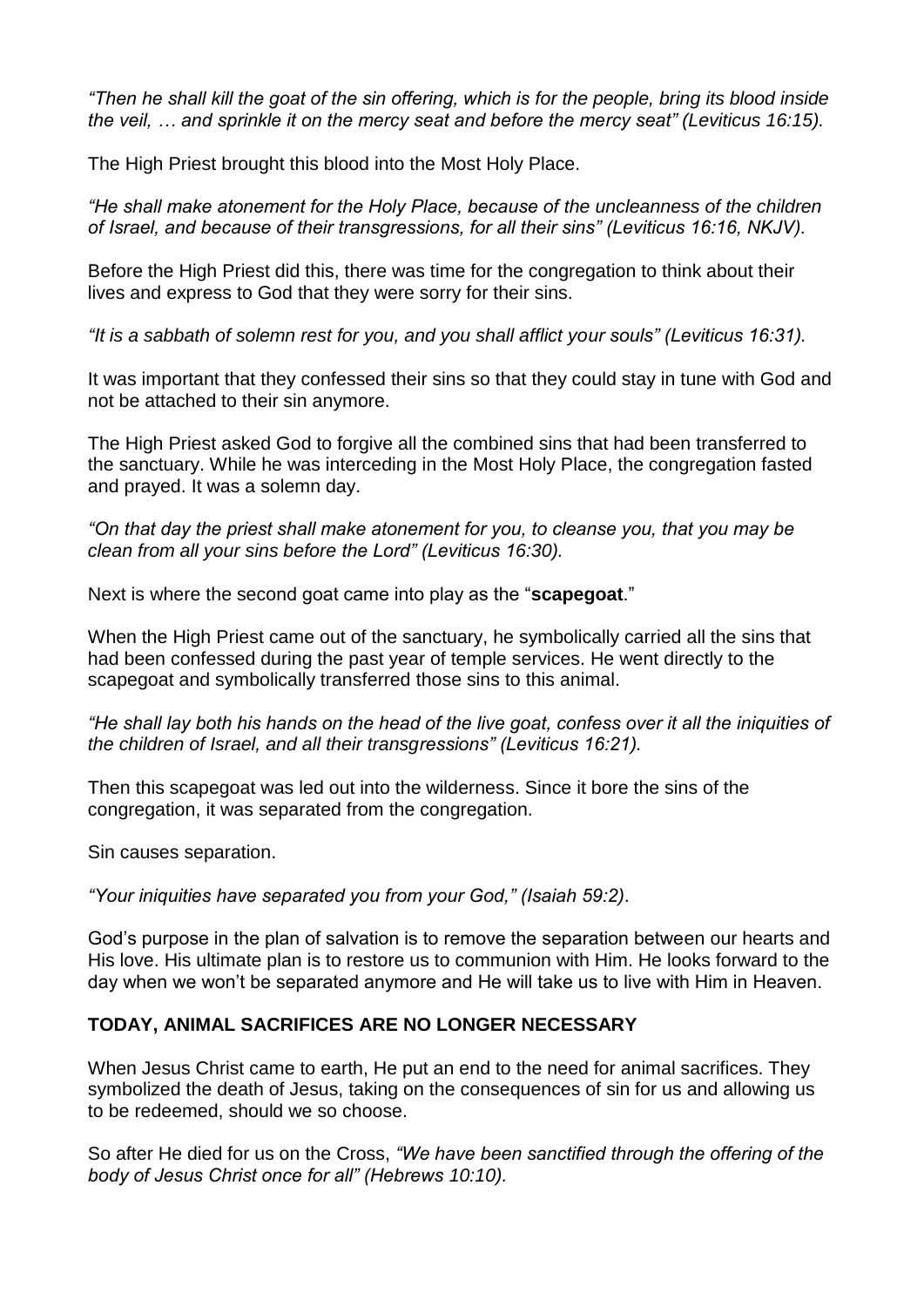It was on a Friday long ago that animal sacrifices became no longer necessary. *Type* (the symbols that pointed to Jesus) met its *Antitype* (Jesus, the One true Sacrifice who would forever answer the question of man's salvation).

Imagine the scene on that Friday:

An eerie twilight envelops the temple courtyard, leading into a three-hour unearthly darkness. It is the time of evening sacrifice.

As the priest begins preparations to slay an innocent lamb, the earth starts to convulse. Suddenly, the inner veil of the temple tears (Mark 15:38)*.* An unseen hand rips it from top to bottom (Matthew 27:51).

The priest's concentration is distracted. The Most Holy place of the man-made tabernacle is no longer the only place that is holy. No longer will it be used to point forward to the story of Jesus' sacrifice.

*"It is finished!"* strained the exhausted Man hanging on a cross between two thieves.

*"And bowing His head, He gave up His spirit" (John 19:30).*

As a witness to all these eve

nts, the Roman centurion cried, *"Truly this Man was the Son of God!" (Mark 15:39).*

In His death, the Redeemer fulfilled His mission. There was no longer a need to offer animal sacrifices, as the event they pointed our minds toward had happened. Jesus, the Lamb of God, gave His life—His blood—as the ultimate sacrifice.

### **JESUS IS RESURRECTED, THEN RETURNS TO HEAVEN**

In Heaven is where Jesus presented His atoning sacrifice.

*"It is Christ who died, and furthermore is also risen, who is even at the right hand of God, who also makes intercession for us" (Romans 8:34).*

His sacrifice was the reason He could redeem humanity. And before Jesus left this earth, He promised to send His disciples help.

*"It is to your advantage that I go away,"* Jesus said. *"If I do not go away, the Helper will not come to you; but if I depart, I will send Him to you" (John 16:7).*

*"When He, the Spirit of truth, has come, He will guide you into all truth," (John 16:13)* Jesus promised.

Forty days after His resurrection, Jesus returned to Heaven. His disciples stood together, looking after their beloved leader. Suddenly, they noticed two men in white apparel.

*"Men of Galilee,"* one of the men said, *"Why do you stand gazing up into heaven? This same Jesus, who was taken up from you into heaven, will so come in like manner as you saw Him go into heaven" (Acts 1:11).*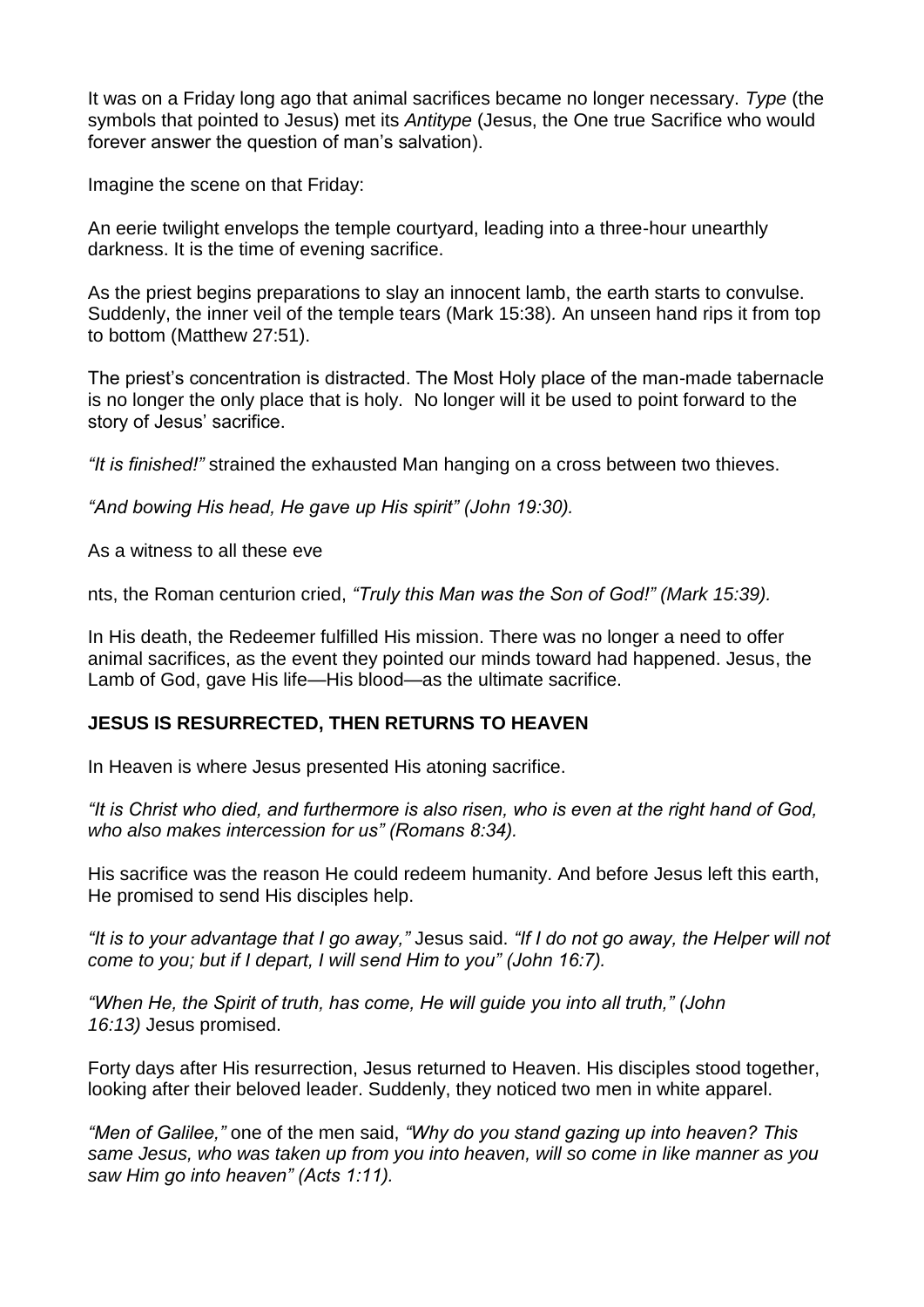The disciples took heart at these words. Jesus ascended to heaven, gave us the gift of the Holy Spirit ("the Helper") to guide us, and then began His ministry in the heavenly Sanctuary.

# **WHAT HAS JESUS DONE SINCE RETURNING TO HEAVEN?**

Since returning to Heaven, Jesus serves as our Advocate and Intercessor. He stands between us and Satan, and also connects us directly to the Father.

*"We have an Advocate with the Father, Jesus Christ the righteous" (1 John 2:1)*.

Jesus' life, death, and resurrection opened the way for communication with Heaven.

As our prayers ascend to heaven, Jesus intercedes for us. To intercede means to plead on someone else's behalf. Jesus offers His life and death to pay the price for our sins.

*"Therefore, He is able to save completely those who come to God through Him, since He always lives to intercede for them" (Hebrews 7:25).*

*"The wages of sin is death, but the gift of God is eternal life through Christ Jesus our Lord" (Romans 6:23).*

This intercessory ministry of Christ Jesus our Lord is what makes our salvation possible.

Because of our sin, we deserve to die. However, Jesus' ministry of intercession gives us the opportunity to experience salvation.

When we ask for forgiveness, Jesus applies His blood to cover our sinful past. He pleads His own perfect record as a reason why our sins can be forgiven.

*"With His own blood He entered the Most Holy Place once for all, having obtained eternal redemption" (Hebrews 9:12*).

# **IS JESUS ALSO THE HIGH PRIEST IN THE HEAVENLY SANCTUARY?**

Jesus, the Lamb of God, also has another important role in our salvation. He is now our High Priest in the heavenly sanctuary.

*"We have a great High Priest who has passed through the heavens, Jesus the Son of God" (Hebrews 4:14).*

A priest is someone who mediates within a spiritual role. Priests are also "set apart" from others to perform holy tasks, maintaining a strong relationship with God.

Priests in the Old Testament were the ones to conduct the sacrificial rituals with the animals. Today, Jesus is the One who performed the ultimate sacrificial task when He laid down His life for us. The sacrifice is done, and He remains our High Priest.

And Jesus was meant for this role.

*"For we do not have a High Priest who cannot sympathize with our weaknesses, but One who has been tempted in all things just as we are, yet without sin" (Hebrews 4:15).*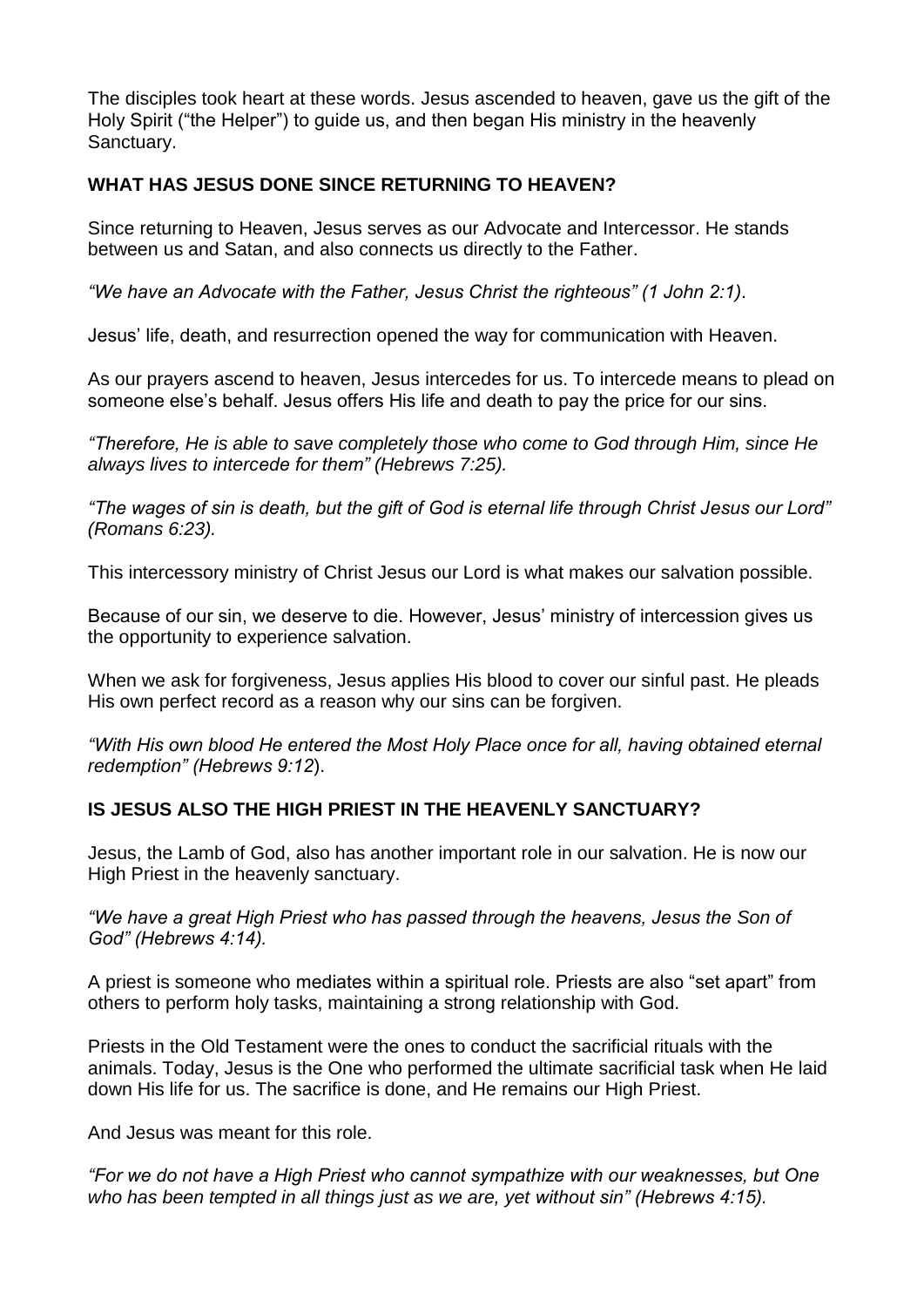Our High Priest understands exactly what it's like for you to struggle with temptation.

When Jesus Christ came to earth, Satan tempted him. Right after His baptism, *"Jesus was led up by the Spirit into the wilderness to be tempted by the devil" (Matthew 4:1).*

Through Jesus' connection with the Father and His knowledge of Scripture, He met every temptation with a Bible answer (Matthew 4:4, 7, 10).

Even before that, Jesus was often confronted with temptation. In every circumstance, however, Jesus chose to follow His Father's will. He gave us a perfect example of how we can overcome temptation through His strength.

God knows exactly what you're going through. He knows the sins that are especially hard for you. He has endured difficult temptations. He understands the struggle.

We can come to Him with confidence, knowing He will help us. Which is why the passage in Hebrews continues,

*"Let us therefore come boldly to the throne of grace, that we may obtain mercy and find grace to help in time of need" (Hebrews 4:16).*

## **IF CHRIST'S SACRIFICE WAS ENOUGH, WHAT IS LEFT TO DO IN THE HEAVENLY SANCTUARY?**

In the earthly tabernacle, after the lamb was slain, its blood was sprinkled on the wall of the sanctuary. This symbolically transferred the sin from the sinner to the sanctuary.

The sinner was free and forgiven, but their sin was still in the sanctuary.

And just like the earthly service had a yearly Day of Atonement to clean sin out of the sanctuary, the heavenly Sanctuary will also have a time of purification.

The heavenly Sanctuary must also be cleansed.

# **WHAT DOES IT MEAN TO CLEANSE THE SANCTUARY?**

In Heaven, a record is kept of every person's life. These records are what will be studied during the judgment.

*"For God will bring every work into judgment, including every secret thing, whether good or evil" (Ecclesiastes 12:14).*

These records chronicle everything we have ever done.

When we ask for forgiveness, Jesus "*is faithful and just to forgive us our sins and to cleanse us from all unrighteousness (1 John 1:9).*

And though Jesus is delighted to forgive our sins, He also has the responsibility of getting rid of them.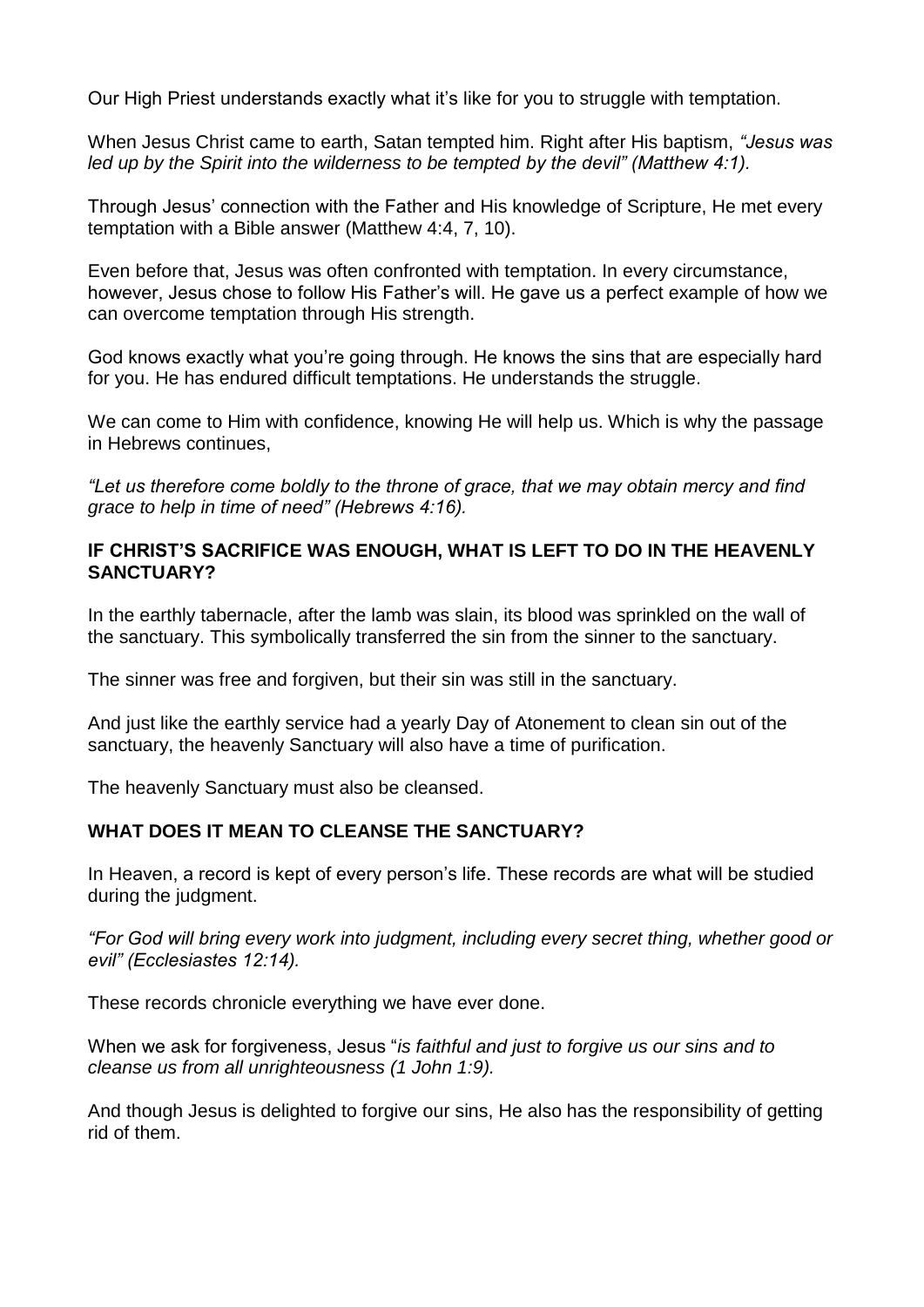To illustrate this, let's again look back at the Day of Atonement rituals in the earthly Sanctuary. Remember, there were *two* goats involved in the earthly Day of Atonement ritual.

The first goat served the sacrificial death, as a substitute for the sinner, "*for it is the blood that makes atonement by the life" (Leviticus 17:11).* This represented Jesus, as He was innocent, and it is His blood that cleanses us.

The second goat, the scapegoat, bore the blame of the sins because it symbolized the ultimate author sin. The wickedness of all Israel's sin was symbolically transferred to that goat and it was banished and set loose into the wilderness (Leviticus 16:20-22) thus removing the sins from the Israelite camp, Similarly, eventually Satan will be banished during the Millennium.

Just like the yearly Day of Atonement was to cleanse the earthly Sanctuary, the Heavenly sanctuary also needs to be cleansed.

## **WHEN IS THE HEAVENLY SANCTUARY CLEANSED?**

The prophet Daniel was shown the heavenly Sanctuary and its cleansing in a vision from God. During this vision, he saw an overview of future world events. Then he overheard a discussion.

*"How long will the vision be?"* asks a *"holy one" (Daniel 8:13).*

Another *"holy one"* answers: *"For two thousand three hundred days; then the sanctuary shall be cleansed" (Daniel 8:14).*

Through the study of this prophecy, Bible scholars found that this time period represents twenty-three hundred years. Daniel 9 shares that the beginning of this prophecy would occur when *"the command to restore and build Jerusalem" (Daniel 9:25)* was given.

This command was given by the King Artaxerxes in B.C. 457. Beginning at this date, the end of the prophecy would be in the year 1844 A.D. {Insert hyperlink to 2300 year Bible prophecy, when there is one}

In the 1800s, a group of believers who traced these prophetic lines believed the earth was the sanctuary. They believed the cleansing of the sanctuary would be at the Second Coming of Jesus Christ. {Insert hyperlink to Advent movement and belief in the second coming of Jesus}

Just as the earthly sanctuary was cleansed on the Day of Atonement, they believed Jesus would return on the Day of Atonement in 1844.

Throughout the Bible, the Day of Atonement was celebrated on *"the seventh month, on the tenth day of the month," (Leviticus 16:29).*

The Jewish calendar is based on the moon, which is why the seventh month isn't July. The way we track days, weeks and months today, it would place this day in September or October. In 1844, the Day of Atonement fell on October 22, 1844. {Insert hyperlink on Advent believers and how they arrived at the date}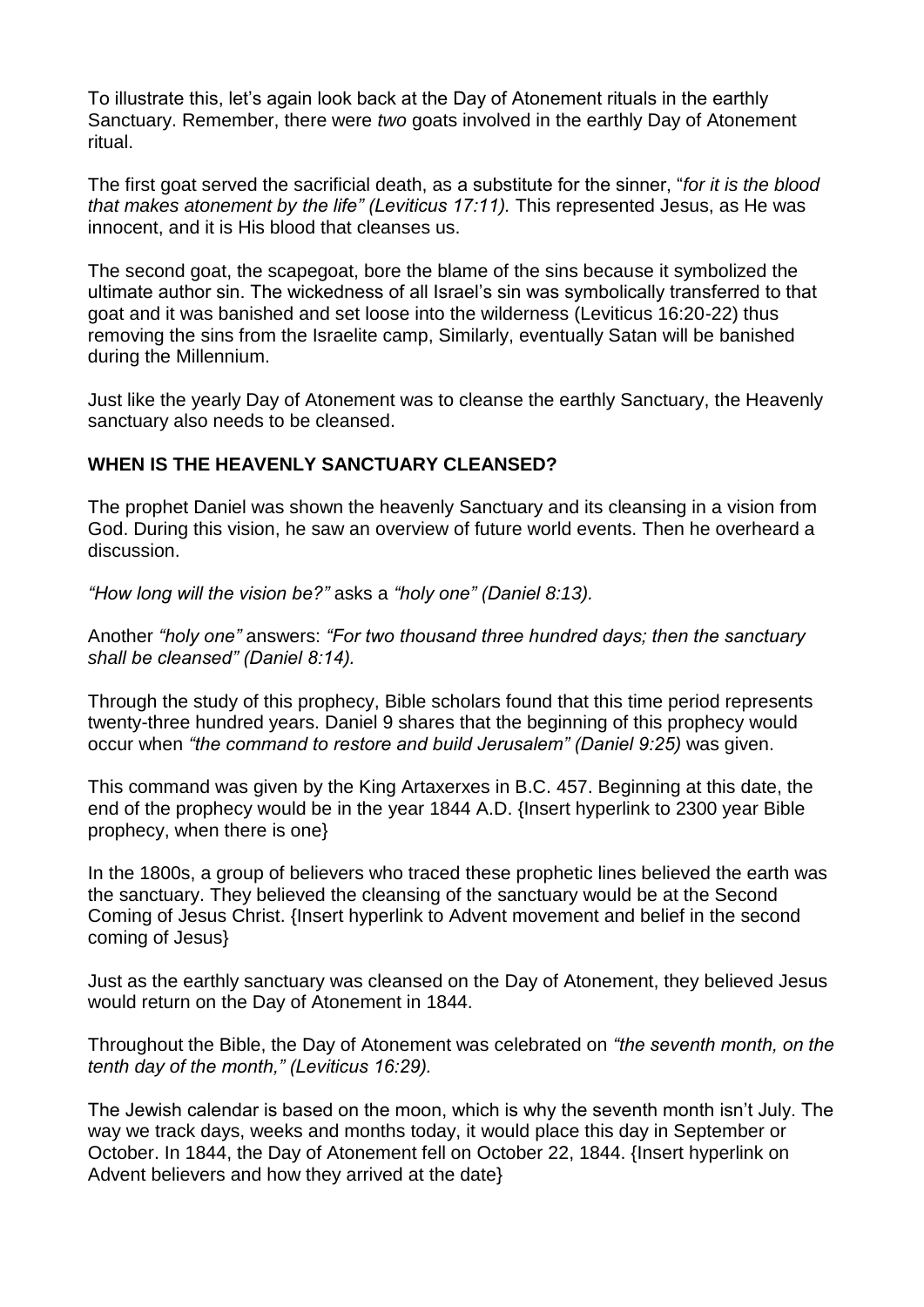As this message was shared, many sincere people started preparing for Jesus' soon coming. They were called Advent believers because of their faith in Christ's literal return. They worked to warn the world of its impending end. As the day of October 22, 1844 dawned, the hope of the Advent believers was palpable.

Imagine the deep disappointment when the glorious event didn't happen.

However, through more prayer and Bible study, it was found the Bible *didn't* teach that the earth was the sanctuary. God had a heavenly Sanctuary. The ancient Hebrew sanctuary was a copy of the original.

Instead of returning to earth on the Day of Atonement, God began this process in the Most Holy Place. He began the work of cleansing the heavenly sanctuary.

Just as animal sacrifices were a *type* of the *antitype* of Jesus' sacrifice, the earthly Day of Atonement was the *type* while the cleansing of the Heavenly Sanctuary was the *antitype*. This cleansing would not be completed in a day, or even a year. This cleansing would continue until sin would be forever destroyed.

The heavenly sanctuary is contaminated with the records of our sin. Jesus, as our High Priest, enters the Most Holy Place to begin the cleaning process. His sinless life is enough to cover the sins of every person who has ever lived.

However, there must be a time of investigation: Whose sins does He need to cover? Who has made the decision to accept His gift of forgiveness? Who has committed their life to Him?

# **JUDGMENT AND THE DAY OF ATONEMENT IN HEAVEN**

In 1844, the ministry of Jesus expanded to begin the process of the judgment. Not only is He available to forgive sins and to intercede on our behalf. Now He is working with His Father to see who has decided to let Him be their Savior and Lord.

Jesus, as our High Priest, and our Advocate, participates in the judgment. The case of each person is decided. Jesus is on hand to plead for us. Because of His sacrifice, He asks for our salvation.

# **WHAT DOES THE JUDGMENT IN THE HEAVENLY SANCTUARY LOOK LILKE?**

We can picture the heavenly judgment much like an earthly courtroom scene.

Daniel, when seeing the judgment in vision says,

*"I watched till thrones were put in place, and the Ancient of Days was seated" (Daniel 7:9).*

*"A thousand thousands ministered to Him; ten thousand times ten thousand stood before Him. The court was seated, and the books were opened" (Daniel 7:10).*

Imagine the impressive scene: God the Father, seated on His throne. Tens of thousands of angels surround this throne.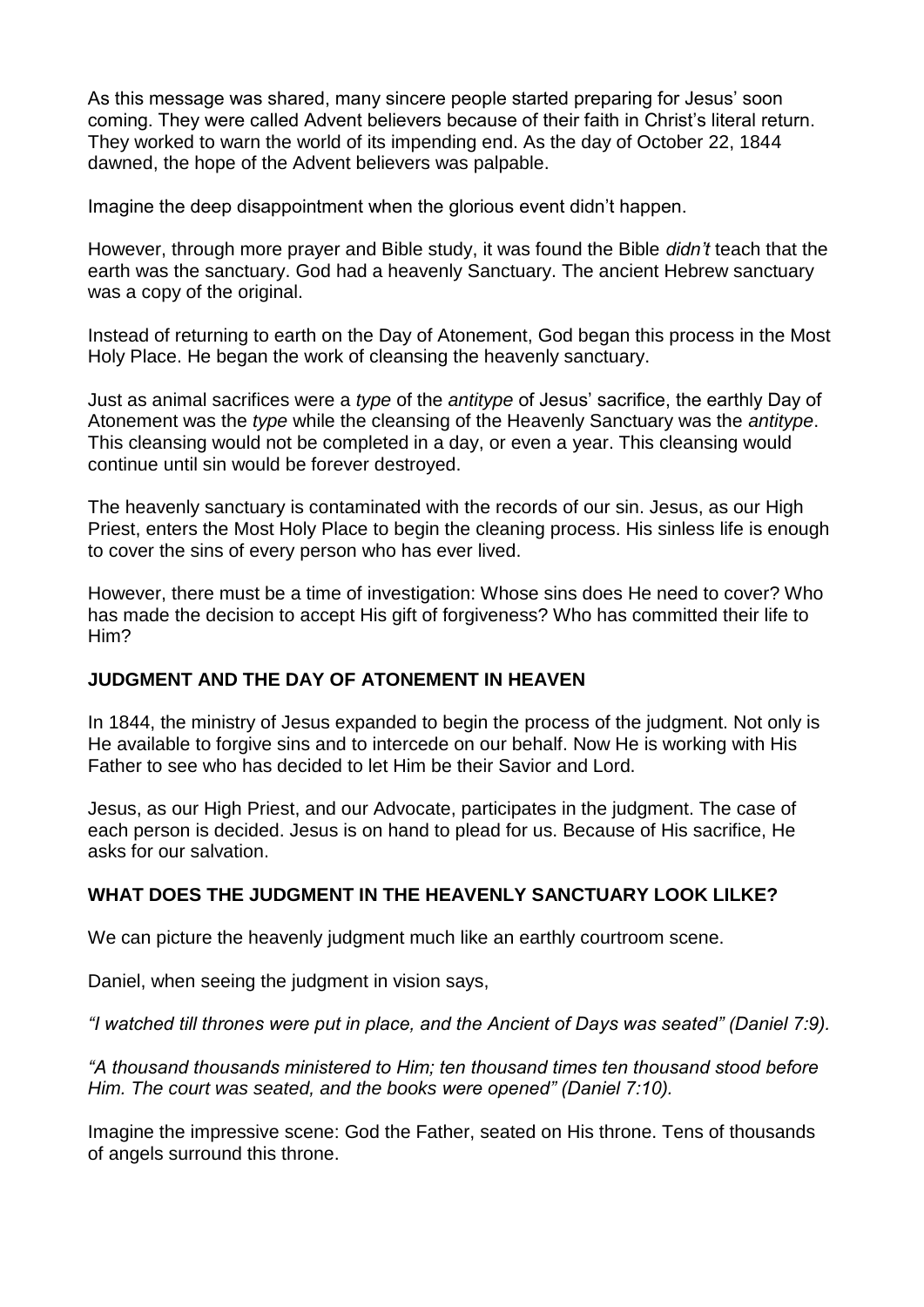On one side of the courtroom, we see Jesus—our High Priest, our Advocate, and our Defense Attorney (Job 16:19; 1 John 2:1).

On the other side of the courtroom, we see Satan. He is God's adversary. The Bible calls him the *"accuser of our brethren" (Revelation 12:10).*

He acts as the prosecuting attorney. He argues that all men have sinned and that they all belong to him. Revelation says he has *"accused them before our God day and night" (Revelation 12:10).*

As the books of record are reviewed, the case of every person is decided.

Imagine your case coming up. Imagine yourself standing in the middle of this courtroom, under scrutiny.

Zechariah also talks about this courtroom scene.

Joshua, a high priest, is *"standing before the Angel of the Lord."* Satan is *"at his right hand to oppose him" (Zechariah 3:1).*

Joshua looks down and realizes he is *"clothed with filthy garments" (Zechariah 3:3, NKJV).* This is not the outfit he wants to be wearing when he meets with the Angel of the Lord! This is not how he wants to present himself for the trial of his life.

As he stands there, embarrassed, Satan begins to accuse him. His past sins come up as a reason why he shouldn't be accepted by God.

Then a voice rings out over the courtroom. *"The Lord rebuke you, Satan!" (Zechariah 3:2).*

The Lord, the righteous Judge, looks at Joshua.

*"Take away the filthy garments from him," (Zechariah 3:4)*.

Looking at Joshua, the Lord says, *"See I have removed your iniquity from you."* He continues, *"I will clothe you with rich robes" (Zechariah 3:4).*

Just like Joshua, we come to the judgment in dirty clothes. The prophet Isaiah writes, *"All our righteousnesses are like filthy rags" (Isaiah 64:6).*

The exciting news is that Jesus offers to give us His own rich robes. His righteous life will cover us and make us worthy to be saved. When we surrender to Him, He will guide our case through the judgment.

He is the Lamb of God, who uses His blood to cover our sins. He is our High Priest, who works with His Father to decide each case.

He is on our side! He wants each one of us to be saved from sin. He wants us to live with Him in heaven for eternity. He promises,

*"He who overcomes shall be clothed in white garments, and I will not blot out his name from the Book of Life; but I will confess his name before My Father and before His angels" (Revelation 3:5).*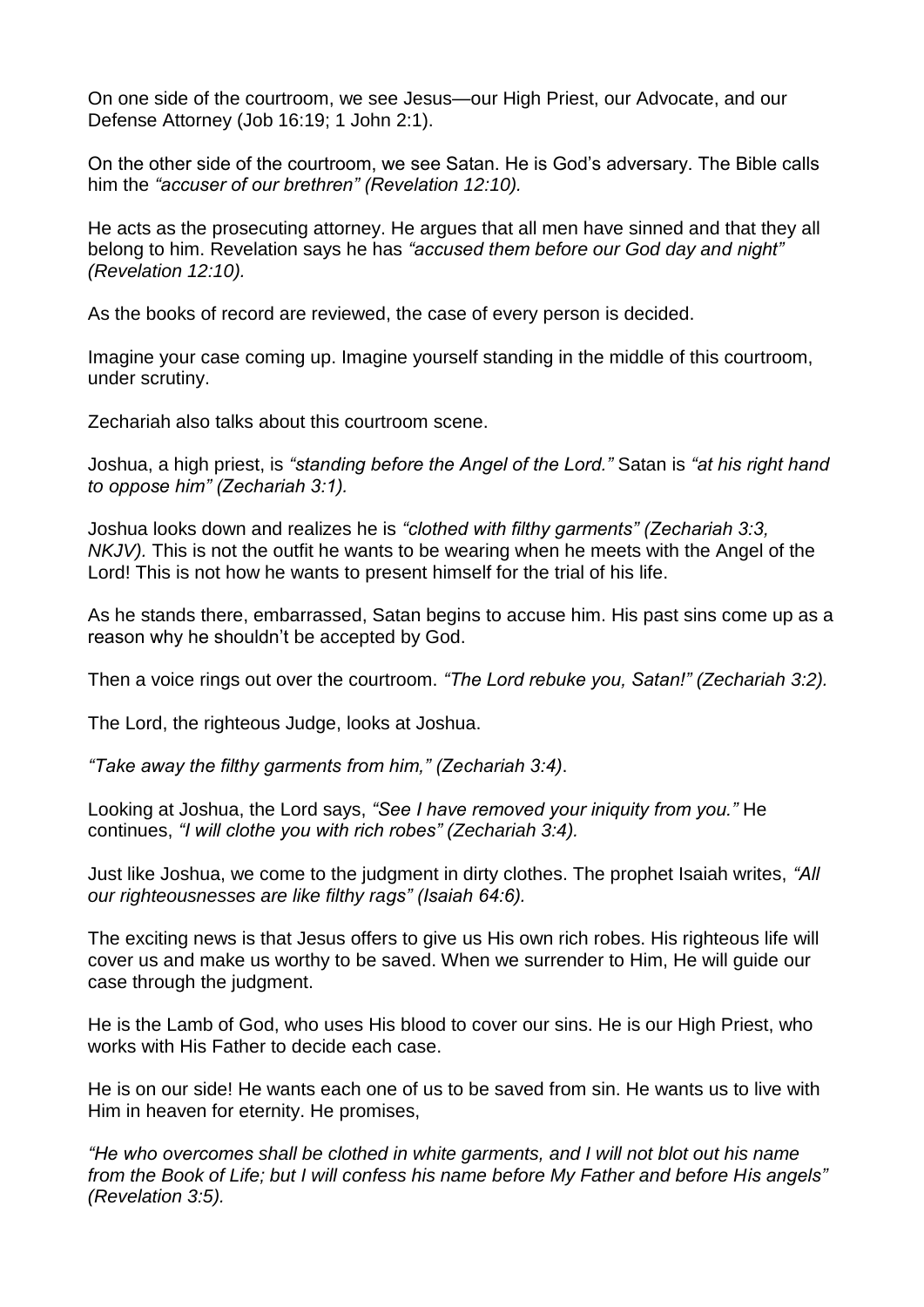Our part is to accept His gift, and to commit our life to His leading. He rejoices to save us!

We don't need to fear the judgment with Jesus by our side.

*"The Lord thy God in the midst of thee is mighty; He will save, He will rejoice over thee with joy; He will rest in His love, He will joy over thee with singing." (Zephaniah 3:17).*

## **WHEN DOES JESUS' MINISTRY IN THE SANCTUARY END?**

After all the cases have been decided, Jesus says*, "I am coming quickly, and My reward is with Me, to give to every one according to his work" (Revelation 22:12).*

Soon the words will be spoken, *"He who is unjust, let him be unjust still; he who is filthy, let him be filthy still; he who is righteous, let him be righteous still; he who is holy, let him be holy still" (Revelation 22:11).*

Once Jesus speaks these words, the case of every person will have been decided. He'll have finished His work of intercession. The last sin has been blotted out. The heavenly sanctuary has been cleansed of sin.

He and His Father have completed the judgment. The case of each person has been decided—those who are for and those who are against God. As much as His heart of love wants to save every person, He respects the choices each person has made.

#### **Then,** *after* **the cleansing of the heavenly Sanctuary, Jesus will return to earth.**

All those who have chosen to accept His gift of salvation will join Him and His angels in the air, ready to go to heaven.

*"For the Lord Himself will descend from heaven with a shout, with the voice of an archangel, and with the trumpet of God. And the dead in Christ will rise first. Then we who are alive and remain shall be caught up together with them in the clouds to meet the Lord in the air. And thus we shall always be with the Lord" (1 Thessalonians 4:16, 17).*

Right now, Jesus lingers in the heavenly sanctuary. He is ready to forgive our sins as soon as we are ready to confess. He is ready to credit the price He paid to our account.

### **WHAT HAPPENS TO THE SINS IN THE HEAVENLY SANCTUARY? IS THERE A SCAPEGOAT?**

This is when God will blot out the records of the sins of those who have been forgiven.

*"I, even I, am He who blots out your transgressions for My own sake; And I will not remember your sins" (Isaiah 43:25).*

Those who have confessed their sins will have their sins buried forever. God pleads with us, *"repent therefore and be converted, that your sins may be blotted out" (Acts 3:19).*

If we have accepted His gift, and chosen to follow His way, His blood will cover our sins (1 John 1:7).